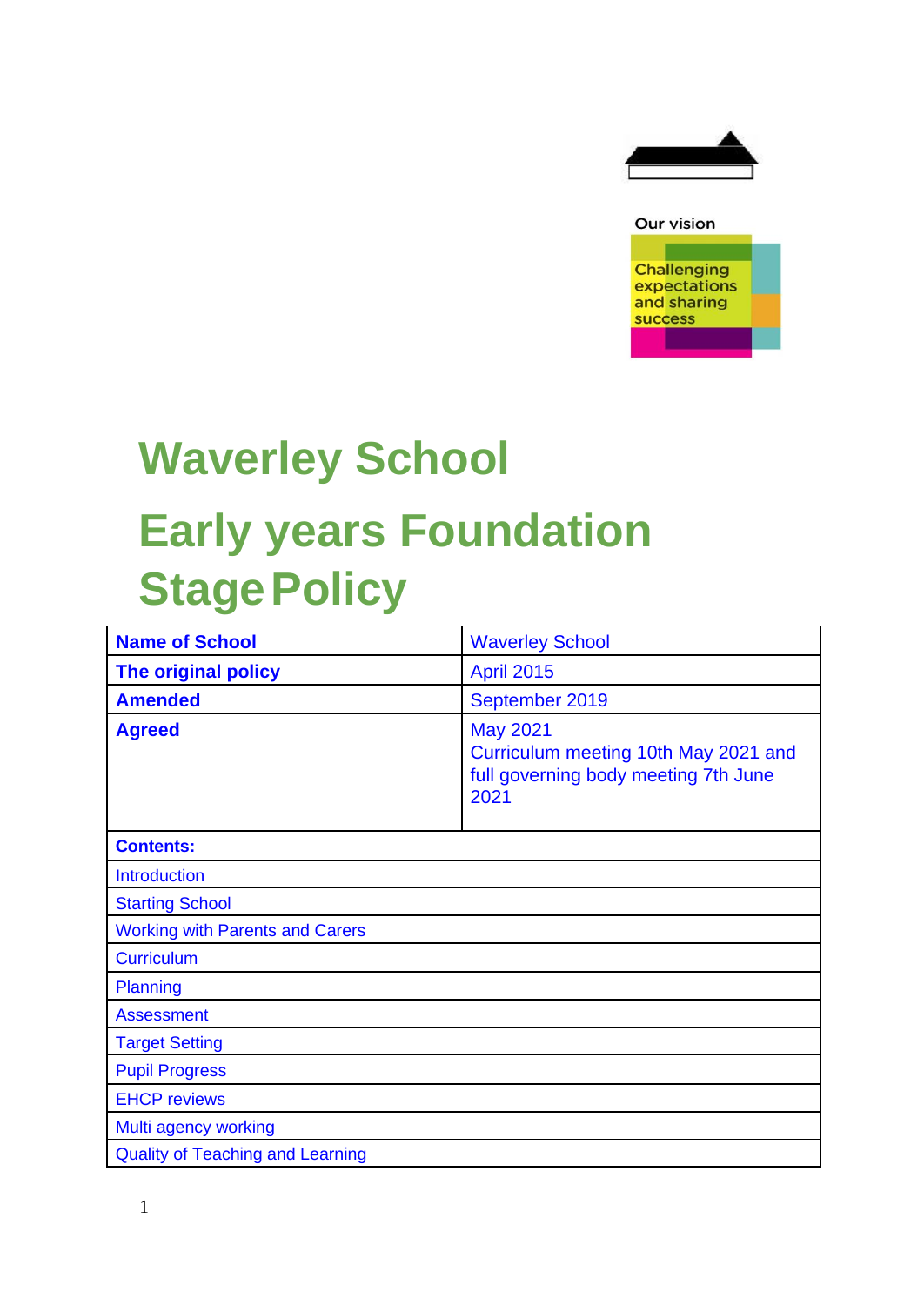# **Introduction**:

At Waverley Preschool we recognise the unique characteristics of our children and understand how we can support them to learn and develop. Development Matters in the Early Years Foundation Stage aims to support children to have the best possible start in life. We have enhanced the EYFS curriculum to develop and adapt it to offer a relevant, motivating, broad and balanced curriculum for the pupils who attend Waverley School and to directly address their individual needs.

Waverley Pre-school is based across 2 sites:

Waverley @ Bell Lane - specialist provision for young children with Autism and associated learning needs

Waverley @ Honilands - specialist provision for young children with severe and profound and multiple learning difficulties.

Both sites follow the same inclusive curriculum model, with adaptations made for each group and individual within that.

The Early Years curriculum is set out in detail here: [Curriculum](https://drive.google.com/drive/u/0/folders/1k6UHIiGLyaymWHoOruFpHAwR3SeV4XmH)

# **Starting School**

See also our admissions policy: [Early](https://docs.google.com/document/d/1r_16c8EzamxOFiZPjH_X-T1qQ0VyffZKPkRKe5jIVoc/edit) [years](https://docs.google.com/document/d/1r_16c8EzamxOFiZPjH_X-T1qQ0VyffZKPkRKe5jIVoc/edit) [foundation](https://docs.google.com/document/d/1r_16c8EzamxOFiZPjH_X-T1qQ0VyffZKPkRKe5jIVoc/edit) [stage](https://docs.google.com/document/d/1r_16c8EzamxOFiZPjH_X-T1qQ0VyffZKPkRKe5jIVoc/edit) [updated](https://docs.google.com/document/d/1r_16c8EzamxOFiZPjH_X-T1qQ0VyffZKPkRKe5jIVoc/edit) [May](https://docs.google.com/document/d/1r_16c8EzamxOFiZPjH_X-T1qQ0VyffZKPkRKe5jIVoc/edit)  [2021](https://docs.google.com/document/d/1r_16c8EzamxOFiZPjH_X-T1qQ0VyffZKPkRKe5jIVoc/edit)

When children start at school, they bring a wealth of skills. The Early Years team work closely with families to ensure that information is gathered and shared and that families are able to be involved in supporting their child to settle into school.

Home visits are completed for each pupil prior to them starting at school. Parents and carers are invited to attend school with their child while they settle in. We recognise that this will be different for each family/pupil and work flexibly to meet each child's needs.

Nursery pupils (aged 3-4 years) are offered a part-time placement of 15 hours.

Reception pupils (aged 4-5 years) are offered a full-time placement (9.00am - 3.00pm Monday to Friday).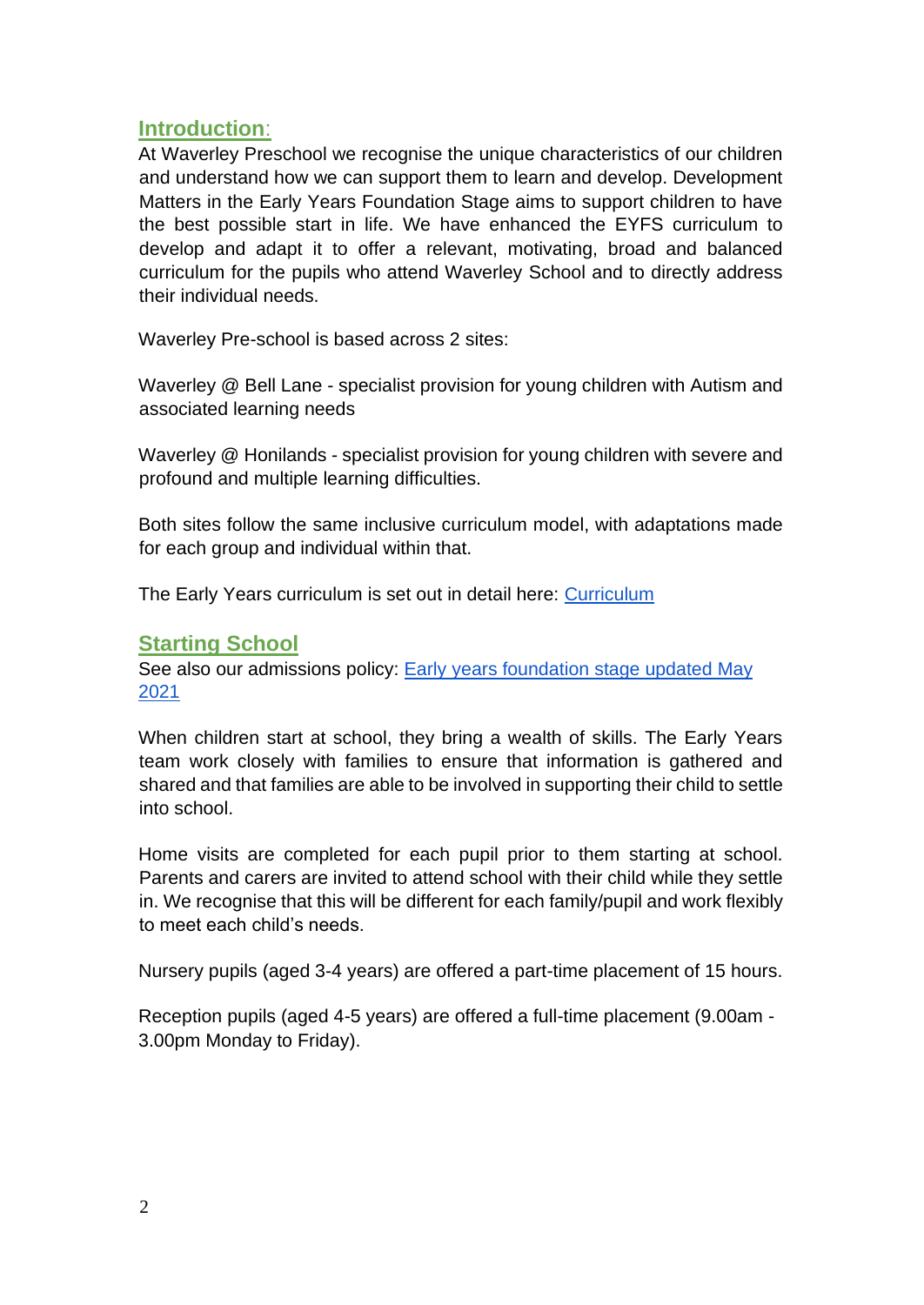# **Working with parents and Carers**

We work closely with each pupil's parents/carers throughout their time at the pre-school.

This is through a range of activities including:

- Gathering comprehensive information from the family prior to the pupil starting school
- Offering daily home-school messages via class Dojo (school system for daily home-school messages)
- Posting to the class page on Class Dojo to keep families informed of what children are doing in school
- Meetings to discuss and review targets
- Parents evenings
- Sessions when families are invited to work alongside the class team to develop their own skills to support their child eg in communication or independence in eating
- Parents coffee mornings and education sessions
- Referrals to other agencies as required

# **Curriculum**

In the Foundation Stage learning and development is categorised into three prime areas of learning and at Waverley we feel that these three areas are the most important and essential to the development of our pupils.

- Communication and language
- Physical development
- Personal, social and emotional development

In addition there are four specific areas of learning which we teach through a single strand of 'cognition and learning':

- Literacy
- Mathematics
- Understanding the World
- Expressive arts and design

See the curriculum document for more information about learning and development and how this is delivered: [Curriculum](https://drive.google.com/drive/u/0/folders/1k6UHIiGLyaymWHoOruFpHAwR3SeV4XmH)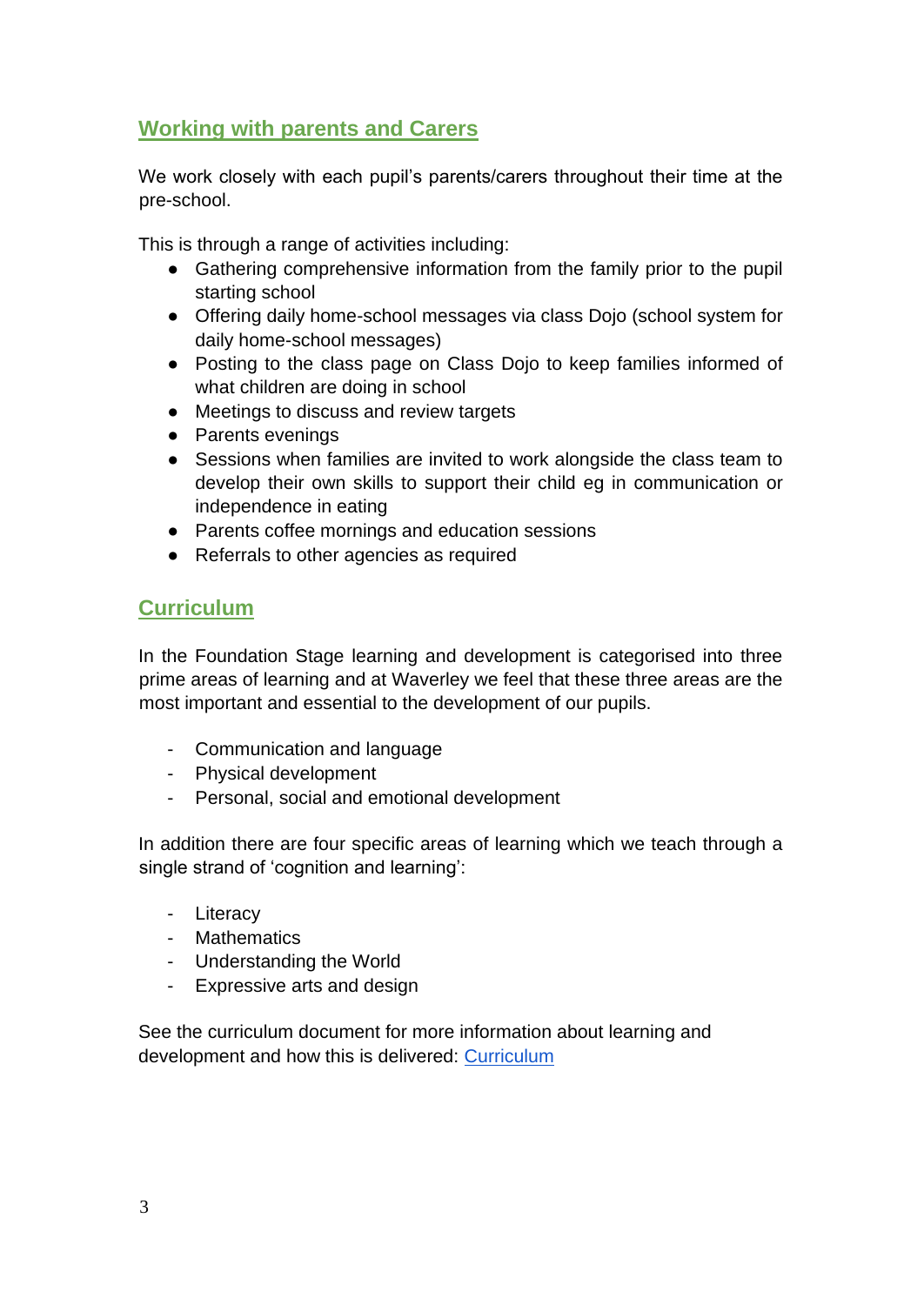# **Planning**

*NB: There is a detailed teaching and learning guide available for teachers which has further detailed information about the following.*

Good planning is the key to making children's learning effective, exciting, varied and progressive. Our planning includes the principles of the EYFS and is always informed by observations that have been made on the children and take into consideration their development and learning needs.

#### Topic Cycle

We operate a 2-year rolling topic cycle. These topics are used as the basis for creating play activities each half-term.

|                 | Year A                   | Year B              |
|-----------------|--------------------------|---------------------|
| <b>Autumn 1</b> | Magic                    | Superheroes         |
| <b>Autumn 2</b> | Fire and Ice             | Space               |
| <b>Spring 1</b> | Songs and Rhymes         | <b>Patterns</b>     |
| <b>Spring 2</b> | <b>Traditional Tales</b> | <b>Author Study</b> |
| <b>Summer 1</b> | In the Garden            | The Forest          |
| <b>Summer 2</b> | Water                    | Around the World    |

Short-term planning

Teachers work collaboratively to plan sessions which they then adapt for their own group of pupils.

These plans incorporate pupils' individual targets along with general curriculum aims for each child based on previous assessment.

Planning is monitored termly and feedback given to teachers.

#### **Assessment**

#### Baseline assessment

When children have been in school for 6 weeks (or 12 weeks for part-time pupils), the teacher writes a baseline assessment report. This outlines observations the team have made in the first 6 weeks of the child attending school. From this report, a baseline assessment meeting is held with parents, and short-term targets are agreed which work towards the longer term outcomes on the child's EHCP.

#### Formative assessment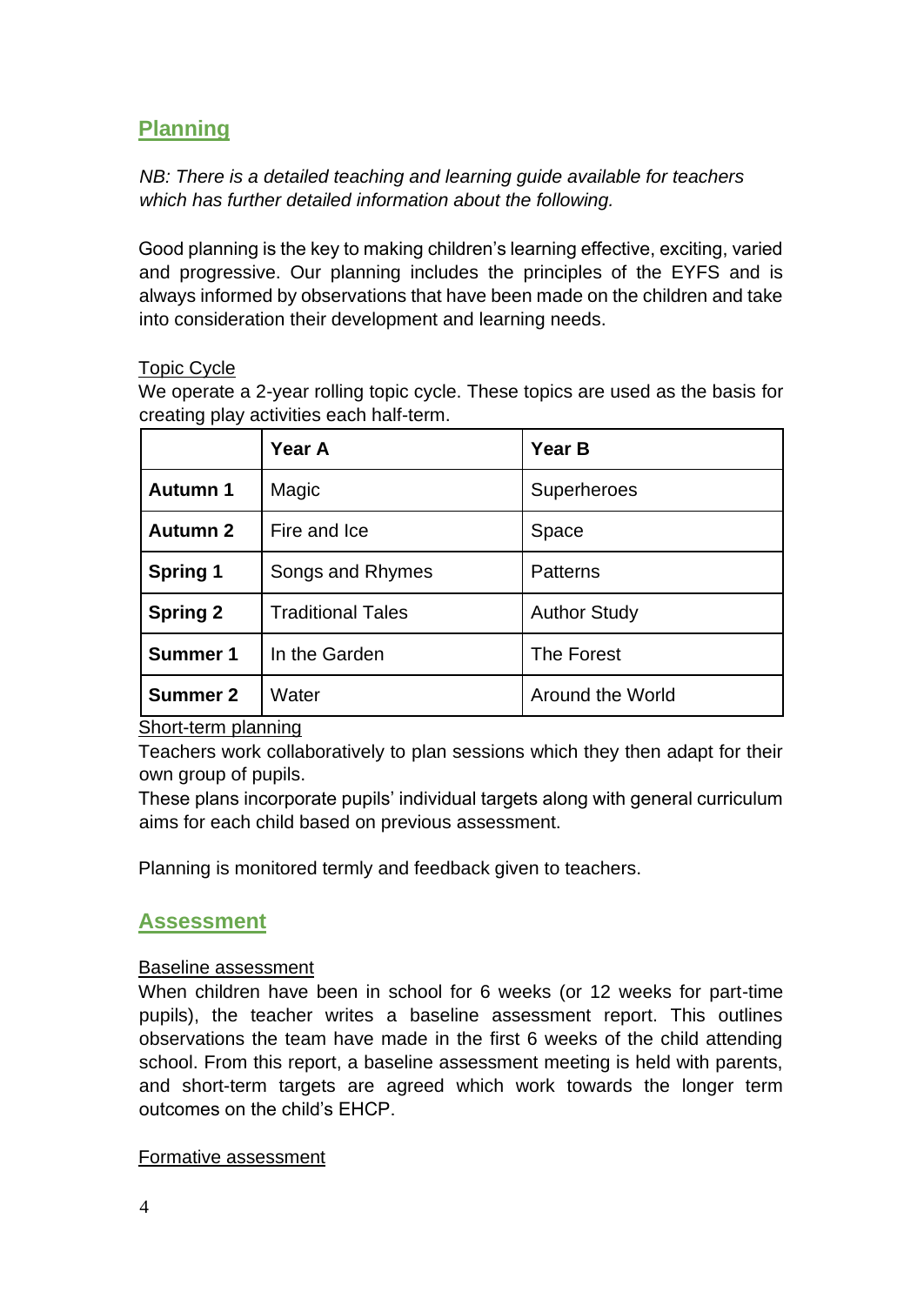Formative assessment is carried out daily by the classroom team. It is recorded regularly using an application - Evidence for Learning.

In the Early Years, the expectation is that each pupil will have at least 2 pieces of evidence recorded per week to show their progress over time in all 4 areas of learning.

Evidence is gathered and then tagged to the school's bespoke assessment system. This is directly linked to the curriculum and records progress in the 4 areas of learning:

- Communication
- Physical and Sensory
- Personal, Social and Emotional Development Cognition and Learning

#### Summative assessment

At the end of each term, each pupil is assessed against the school's bespoke assessment framework.

On entry and at the end of their Reception Year, pupils are assessed against the 'Development Matters' framework. These results are submitted to the DfE at the end of each pupil's Reception Year. Given the complex needs of the pupils who attend Waverley school, the 'Development Matters' is not always sufficiently sensitive to demonstrate the progress the pupils have made. Therefore, it is used alongside the school's bespoke assessment system.

# **Target Setting**

Each child has annual individual targets, which are agreed with parents, in the 4 areas of learning - communication , cognition, physical and sensory and PSED. These targets directly link to the longer term outcomes on the child's EHCP.

Targets are set at the beginning of the year and are evaluated each term. New targets are set at the end of the school year.

# **Pupil Progress**

At the end of each term, teachers complete a 'pupil progress summary'. This draws together assessment information from the Evidence for Learning app, from observations and from the pupil's individual targets.

Following this, a pupil progress meeting takes place with the teaching team and head of centre. Pupils are RAG rated, based on the progress they are making.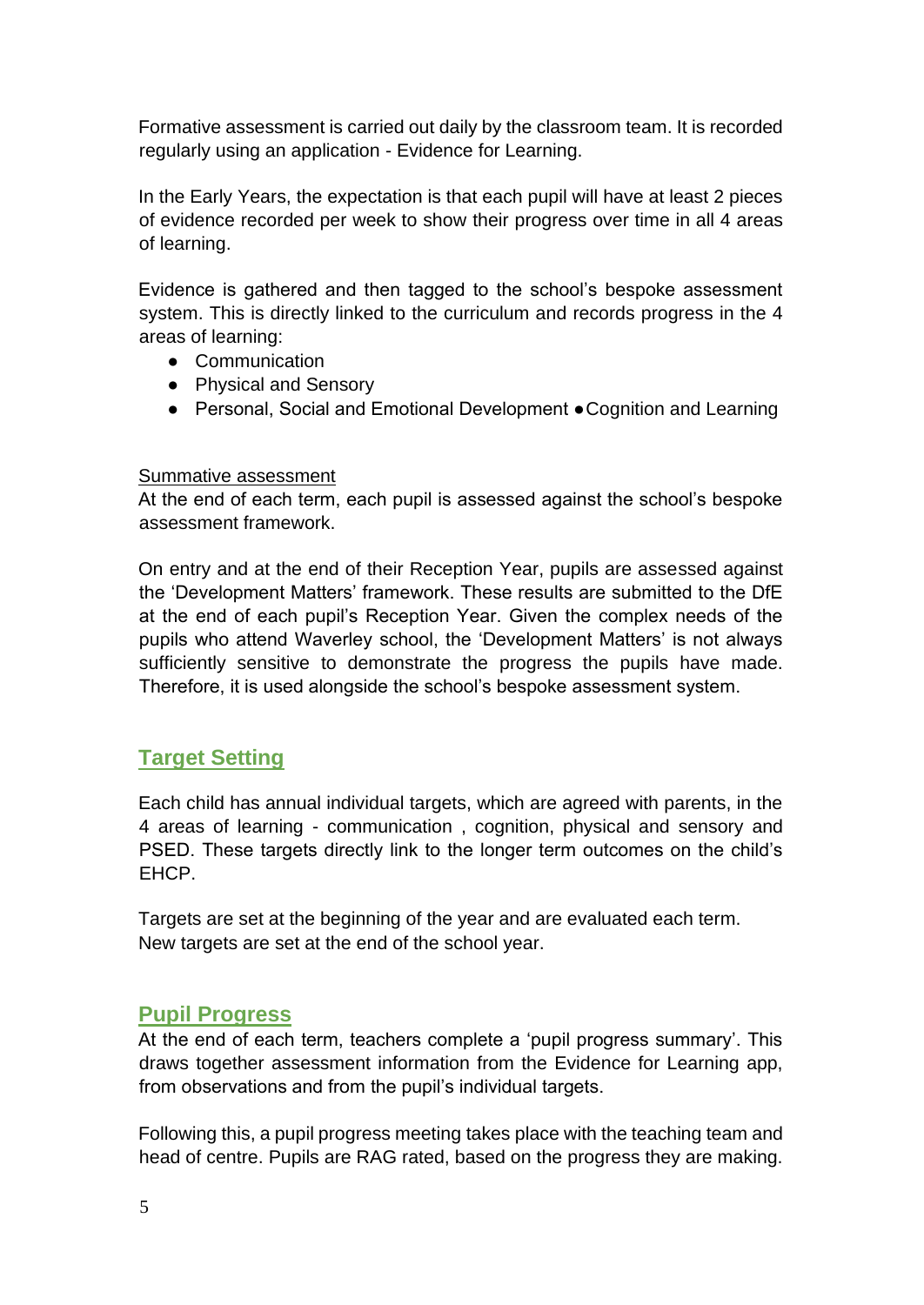Any pupils who are not making the progress we would expect are identified and additional measures put in place to support them.

Progress is reviewed and analysed termly; both for each individual pupil and also for the current cohort as a whole. This is then analysed for any patterns or trends which can inform school improvement planning.

### **EHCP Reviews**

Annual reviews will be held once a year in order to review and update pupils' Education Health Care Plans. The main purposes of the annual review are to:

- Assess the child's progress towards meeting the objectives specified in the EHCP and to collate and record information that the school and others can use in planning their support for the child;
- To review the special provision made for the child, including the appropriateness of any special equipment provided, in the context of the EYFS Curriculum and associated assessment and reporting arrangements.
- To consider the continuing appropriateness of the EHCP in the light of the child's performance during the previous year, and any additional special educational needs which may have become apparent in that time, and thus to consider whether to cease to maintain the statement or whether to make any amendments;
- If the EHCP or statement is to be maintained, to set new targets for the coming year: progress towards these targets will be considered at the next review.

# **Multi Agency Working**

At Waverley a range of professionals support the pupils by providing direct therapy as well as support and training to colleagues who work with the pupils in class. Research has shown that when professionals work together in this way, pupils with learning difficulties make better progress.

The multi-disciplinary team consists of physiotherapists and technical assistants who advise on a wide range of physical needs and work closely with the school staff. A full time Occupational Therapist (O.T) who advises on a wide range of issues including equipment, sensory integration/modulation, hand splinting and visual perception and fine motor activities. We have a Speech and Language Therapist who work closely with the class staff to ensure that a total communication environment is achieved. The therapists visit the pre-school on a weekly basis and are available in between times to problem solve as required.

There is full time nursing support in the school and as well as playing a role in the welfare of our pupils. the nurse co-ordinates the clinics for the Consultant Community Paediatrician, school dentist and the Dietician. The nurse is based